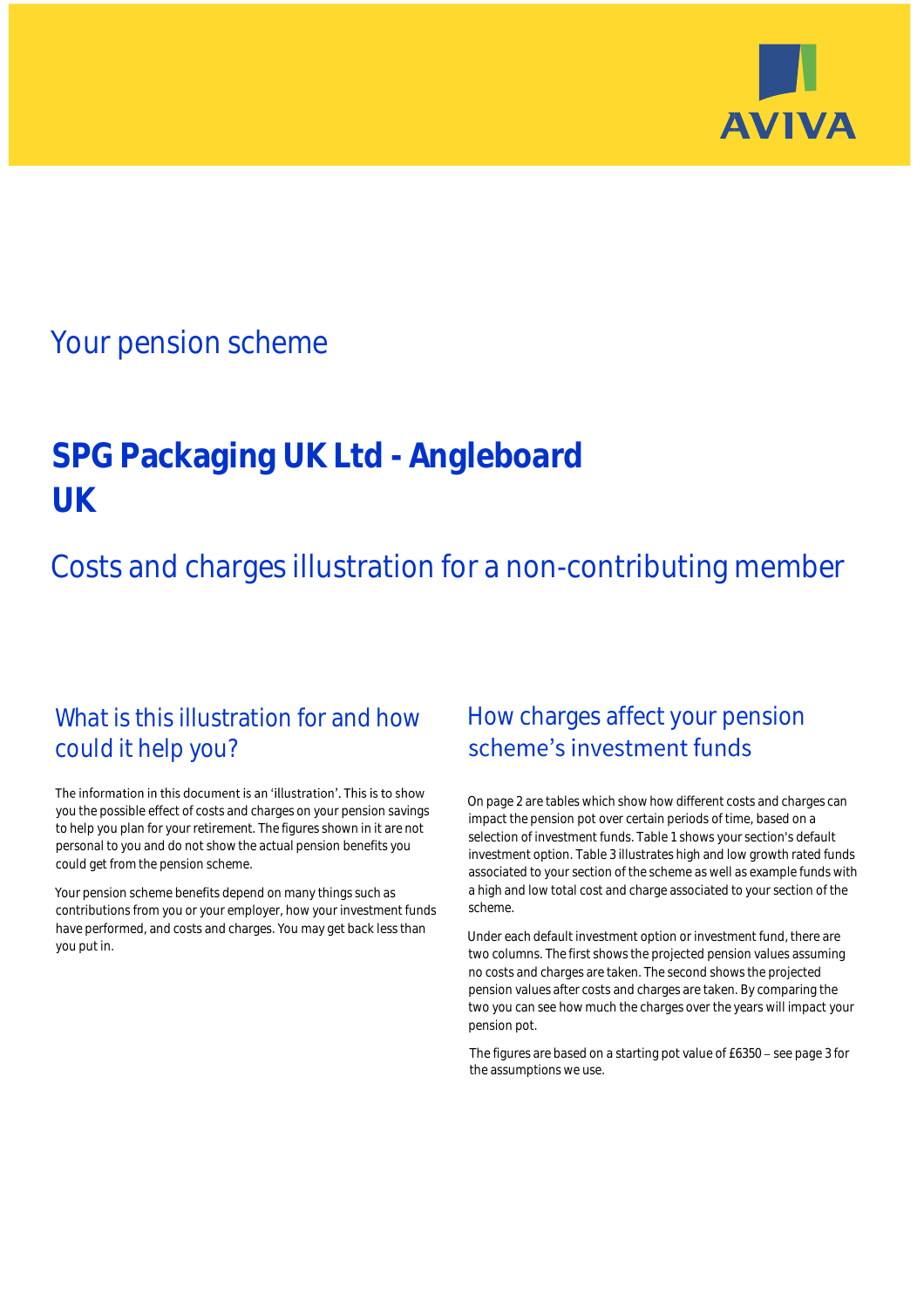| Illustration of effect of costs and charges on the Default Investment Option in<br><b>SPG Packaging UK Ltd - Angleboard UK</b> |                                                                          |                                    |  |  |  |
|--------------------------------------------------------------------------------------------------------------------------------|--------------------------------------------------------------------------|------------------------------------|--|--|--|
|                                                                                                                                | <b>My Future</b>                                                         |                                    |  |  |  |
|                                                                                                                                | Assumed growth rate 3.3% (p.a.)<br>Assumed costs and charges 0.3% (p.a.) |                                    |  |  |  |
|                                                                                                                                |                                                                          |                                    |  |  |  |
| At end of year                                                                                                                 | Projected value assuming no                                              | <b>Projected value after costs</b> |  |  |  |
|                                                                                                                                | costs and charges are taken                                              | and charges are taken              |  |  |  |
| $\mathbf{1}$                                                                                                                   | £6,420                                                                   | £6,400                             |  |  |  |
| $\overline{2}$                                                                                                                 | £6,490                                                                   | £6,450                             |  |  |  |
| 3                                                                                                                              | £6,560                                                                   | £6,490                             |  |  |  |
| 4                                                                                                                              | £6,630                                                                   | £6,540                             |  |  |  |
| 5                                                                                                                              | £6,700                                                                   | £6,590                             |  |  |  |
| 10                                                                                                                             | £7,070                                                                   | £6,850                             |  |  |  |
| 15                                                                                                                             | £7,450                                                                   | £7,110                             |  |  |  |
| 20                                                                                                                             | £7,860                                                                   | £7,380                             |  |  |  |
| 25                                                                                                                             | £8,290                                                                   | £7,660                             |  |  |  |
| 30                                                                                                                             | £8,750                                                                   | £7,960                             |  |  |  |
| 35                                                                                                                             | £9,230                                                                   | £8,260                             |  |  |  |
| 40                                                                                                                             | £9,640                                                                   | £8,500                             |  |  |  |
| 45                                                                                                                             | £9,870                                                                   | £8,580                             |  |  |  |
| 50                                                                                                                             | £9,920                                                                   | £8,510                             |  |  |  |

### **Table 2**

| List of Funds included in the Default Investment Option |                       |                    |  |  |  |
|---------------------------------------------------------|-----------------------|--------------------|--|--|--|
| <b>Fund name</b>                                        | <b>Total Cost and</b> | <b>Growth Rate</b> |  |  |  |
|                                                         | Charge (p.a.)         | (p.a.)             |  |  |  |
| Av My Future Consolidation-FPMFCONP                     | 0.26%                 | 2.40%              |  |  |  |
| Av My Future Growth-FPMFGROP                            | 0.32%                 | 3.60%              |  |  |  |
|                                                         |                       |                    |  |  |  |
|                                                         |                       |                    |  |  |  |
|                                                         |                       |                    |  |  |  |
|                                                         |                       |                    |  |  |  |
|                                                         |                       |                    |  |  |  |
|                                                         |                       |                    |  |  |  |
|                                                         |                       |                    |  |  |  |
|                                                         |                       |                    |  |  |  |

**Aviva Life & Pensions UK Limited.**

Registered in England No. 3253947. Registered office: Aviva, Wellington Row, York, YO90 1WR. Authorised by the Prudential Regulation Authority and regulated by the Financial Conduct Authority and the Prudential Regulation Authority. Firm Reference Number 185896. **aviva.co.uk** TEMP GFI NG071309 09/2018